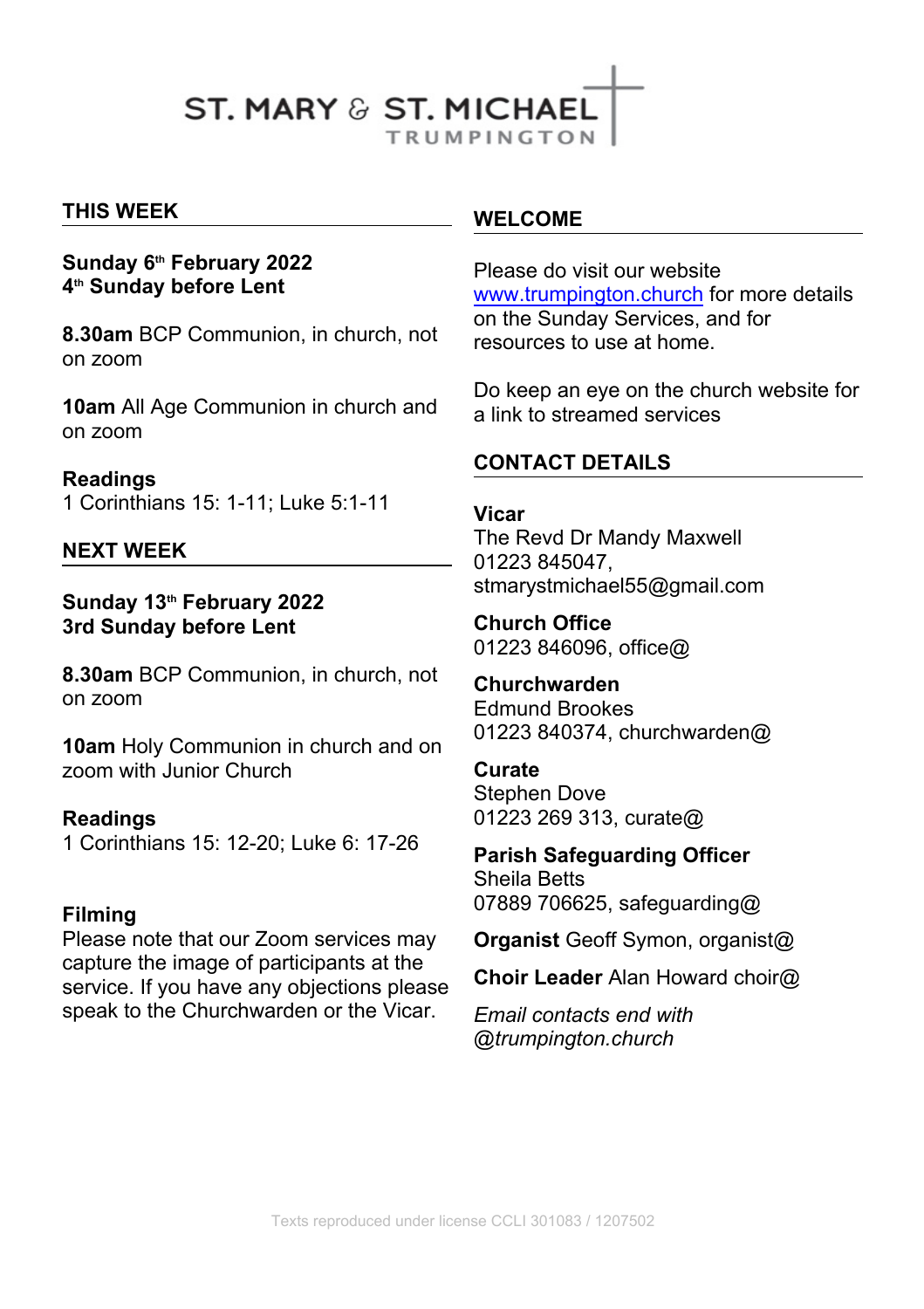# **Collect**

Lord of the hosts of heaven, our salvation and our strength, without you we are lost: guard us from all that harms *or* hurts and raise us when we fall; through Jesus Christ our Lord. **Amen**

## **1 Corinthians 15.1-11**

15Now I should remind you, brothers and sisters, of the good news that I proclaimed to you, which you in turn received, in which also you stand, <sup>2</sup>through which also you are being the deep saved, if you hold firmly to the message that I proclaimed to you—unless you have come to believe in vain.

3 For I handed on to you as of first importance what I in turn had received: that Christ died for our sins in accordance with the scriptures, <sup>4</sup>and that he was buried, and that he was raised on the third day in accordance with the scriptures,<sup>5</sup> and that he appeared to Cephas, then to the twelve. <sup>6</sup>Then he appeared to more than five hundred brothers and sisters at one time, most of whom are still alive, though some have died.7Then he appeared to James, then to all the apostles. <sup>8</sup> Last of all, as to someone untimely born, he appeared also to me. 9For I am the least of the apostles, unfit to be called an apostle, because I persecuted the church of God. <sup>10</sup>But by the grace of God I am what I am, and his grace towards me has not been in vain. On the contrary, I worked harder than any of them—though it was not I, but the grace of God that is with me. 11Whether then it was I or they, so we proclaim and so you have come to believe.

## **Luke 5.1-11**

5Once while Jesus was standing beside the lake of Gennesaret, and the crowd was pressing in on him to hear the word of God,<sup>2</sup>he saw two boats there at the shore of the lake; the fishermen had gone out of them and were washing their nets. 3He got into one of the boats, the one belonging to Simon, and asked him to put out a little way from the shore.

Then he sat down and taught the crowds from the boat. <sup>4</sup>When he had finished. speaking, he said to Simon, 'Put out into the deep water and let down your nets for a catch.' 5Simon answered, 'Master, we have worked all night long but have caught nothing. Yet if you say so, I will let down the nets.' <sup>6</sup>When they had done this, they caught so many fish that their nets were beginning to break. <sup>7</sup>So they signalled to their partners in the other boat to come and help them. And they came and filled both boats, so that they began to sink. <sup>8</sup>But when Simon Peter saw it, he fell down at Jesus' knees, saying, 'Go away from me, Lord, for I am a sinful man!' 9For he and all who were with him were amazed at the catch of fish that they had taken;  $10$ and so also were James and John, sons of Zebedee, who were partners with Simon. Then Jesus said to Simon, 'Do not be afraid; from now on you will be catching people.' 11When they had brought their boats to shore, they left everything and followed him.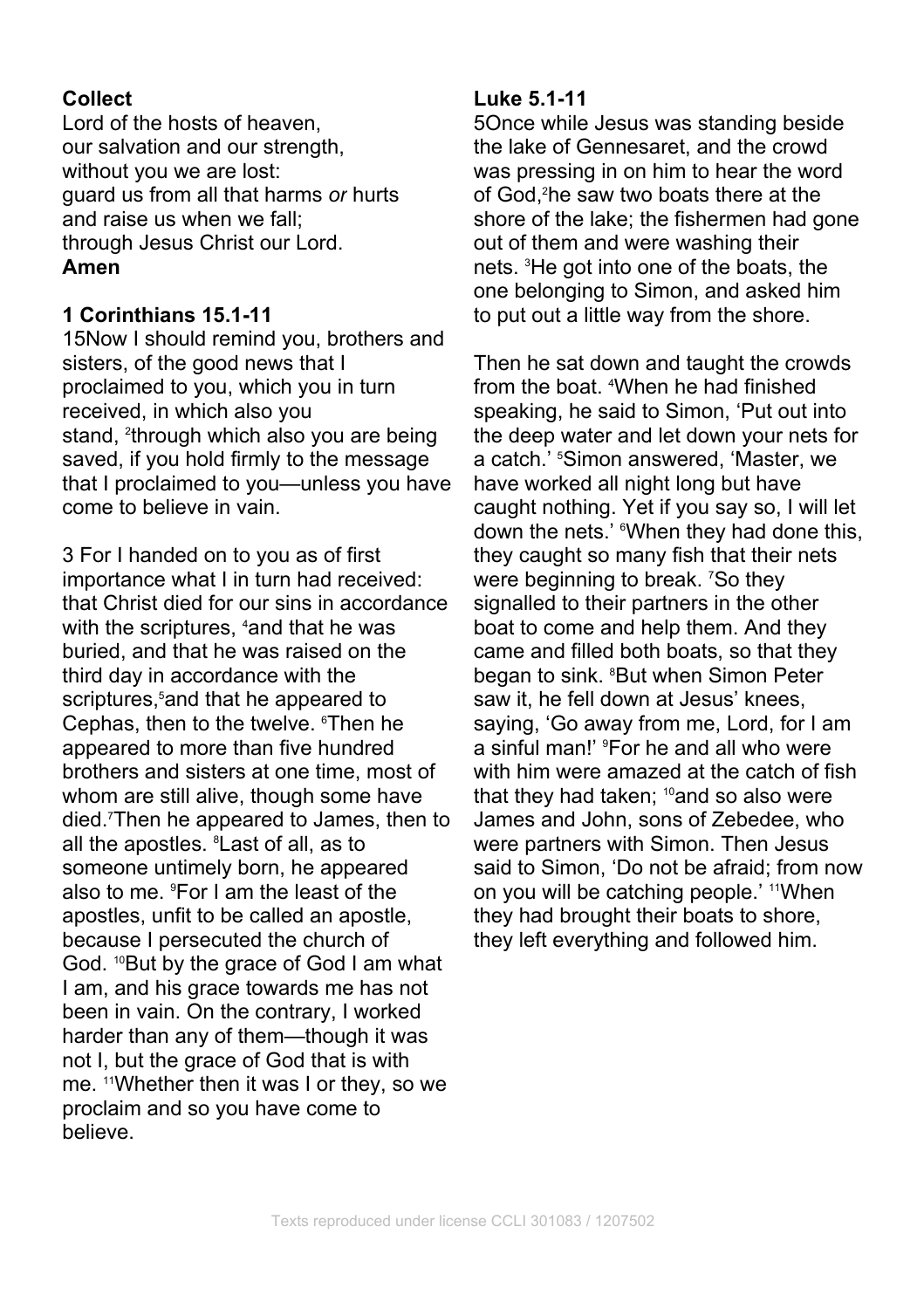# **PRAYERS**

This week, we pray:

Given the theme of today's reading (Luke 5: 1-11), spend some time in prayer, remembering before God the people we would like to get to know Jesus.

Pray that Jesus will call them to follow him as he called his first disciples; pray that their response is as obedient and trusting.

Pray that we too are continuing to follow the call of Jesus on our lives.

#### **Amen.**

 (Please send other prayer requests to the Vicar)

# **CHURCH NEWS & NOTICES**

(Please send any notices to the Church Office by 9am Tuesday)

## **APCM Report**

Mandy is collating the annual report this year. Please can the people responsible for different areas of church life send their reports to Mandy by mid-February. Thank you.

#### **Monday and Wednesday Home Groups**

Meet at 1:30pm in the Bakehouse or 7.30pm online. We will be studying 'The Bible Course.' Find the daily Bible readings for this course on the church website. If you are interested in the zoom meeting and are not already signed up, please contact Mandy or Stephen. The next meetings will be Monday  $7<sup>th</sup>$  and Wednesday 9<sup>th</sup> February.

#### **Collections**

We are resuming collections during services at the point specified for the Offertory in the particular Order of Service. If you do not carry cash please use the electronic donation point on the Churchwardens Desk

## **Dates for your diary: Saturday 5th March**

We will be running another café at the Clay Farm Centre from 10am-12 noon. Bakes would be much appreciated! And any volunteers to help on the morning. Please speak to Mandy or Stephen if you are interested.

## **Cambridge Half Marathon, Sunday 6th March 2022**

We will be having a drinks station on Grantchester Road issuing sealed bottles of water. Relevant PPE will be provided by the organiser. If you wish to volunteer to give out drinks, please speak to, or email, Mandy or Stephen. **We now have to sign up electronically, so names by mid-February please!**

Please also note that there will be no 10am service on this day.

## **Lent Lunches**

Throughout March we have the opportunity to rediscover Lent Lunches. Anybody interested in hosting a Lent Lunch, either at their home or in the Bakehouse, should contact Edmund. Once the dates and locations have been set, we will advertise them and welcome anyone who wishes to attend.

#### **Flowers in Church**

If you would like to sponsor some flowers to go into church to commemorate an anniversary, we warmly invite you to be in touch with Edmund, the Churchwarden/ Treasurer.